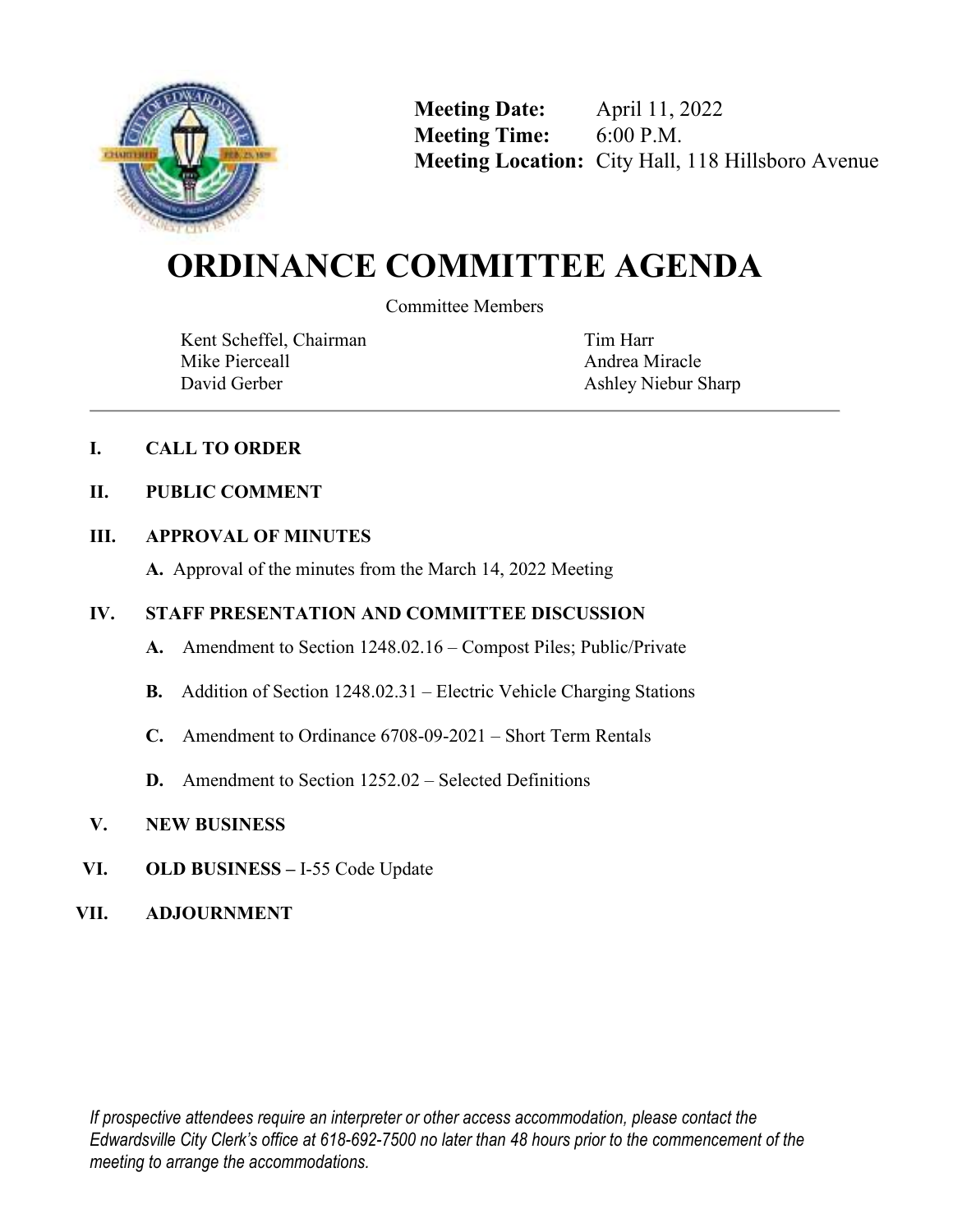# **ORDINANCE SUB-COMMITTEE EDWARDSVILLE PLAN COMMISSION**  *March 14, 2022 6:00 PM*

Approved: \_\_\_\_\_\_\_\_\_\_\_\_\_\_\_\_\_\_\_\_

Date: \_\_\_\_\_\_\_\_\_\_\_\_\_\_\_\_\_\_\_\_\_

# **I. CALL TO ORDER**

# **PRESENT ABSENT**

Kent Scheffel, Chair Andrea Miracle David Gerber Mike Pierceall Tim Harr Ashley Niebur Sharp Emily Calderon, Staff Breana Buncher, Staff Tammy Kehrer, Staff John Falcone

A meeting of the Plan Commission's Ordinance Sub-Committee was held on Monday, March 14, 2022, and the following proposed ordinance amendments were discussed:

# **II. PUBLIC COMMENT:** None

# **III. APPROVAL OF MINUTES**

A. Approval of the minutes from the February 14, 2022 meeting.

 MOTION: Niebur Sharp SECONDED: Gerber ROLL CALL: 4 Ayes, 0 Nays, 1 Abstain (Pierceall)

# **IV. STAFF PRESENTATION AND COMMITTEE DISCUSSION**

 **A**. Revised I-55 Development Code

 There were some questions about the purpose statement last time, particularly about Urban Design, Architectural Character, and Environmental Design. With regard to Urban Design, it is hard to determine what feelings of safety and comfort mean. Emily Calderon said she would like to re-word this part. She would like to remove the word "feelings." She suggested changing it to read as follows: Create developments that result in safe and comfortable spaces and then make a general statement that says the development would connect people and places with each other.

 David Gerber stated the intent of this area would be that it would be more urban than rural in 20 years.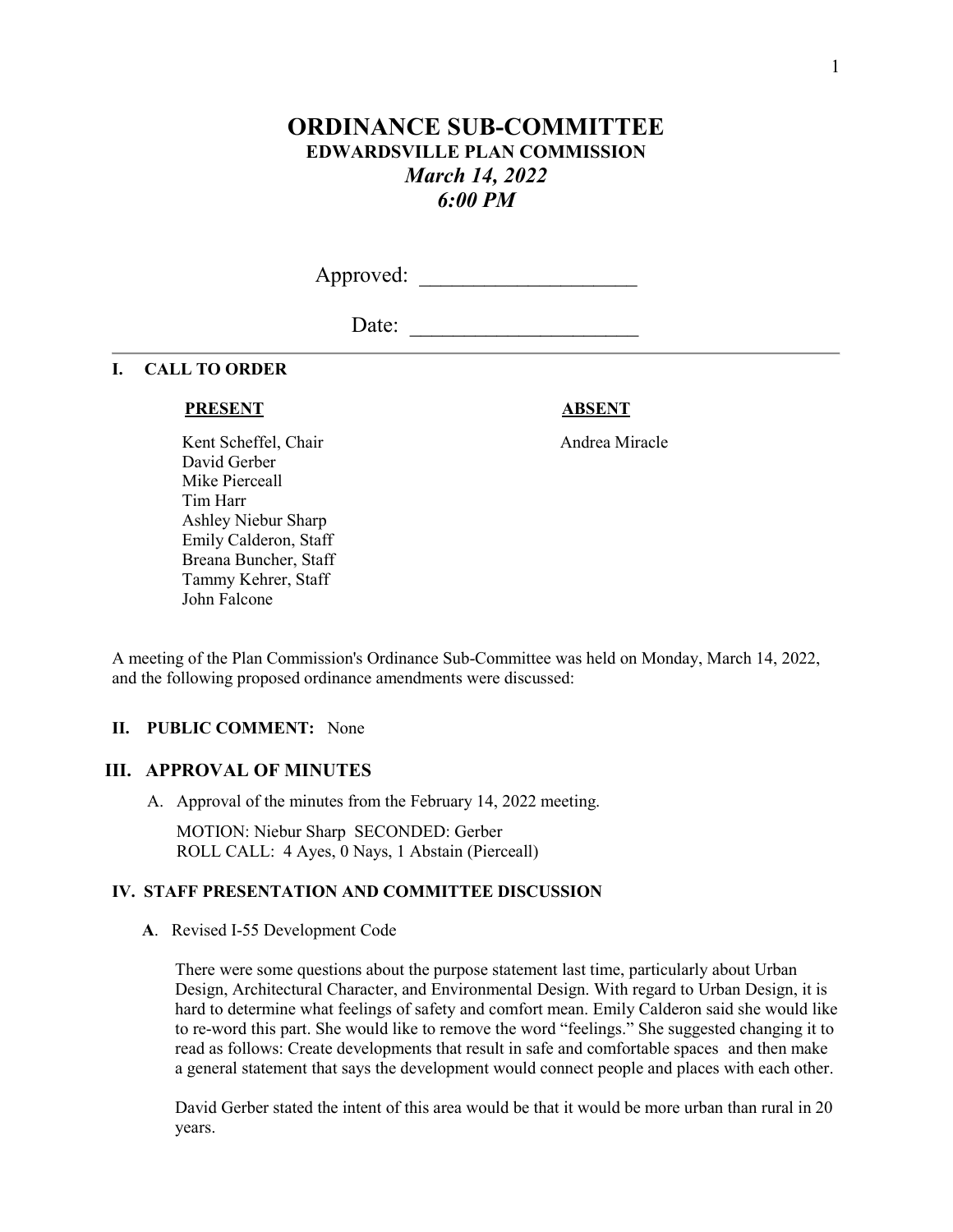Emily Calderon went over the zoning subdistricts to make sure they are being accurately described.

 With regard to Residential, Emily Calderon asked the Committee if they envision this area as a low density area and, if not, do they envision any multi-family uses. She said multi-family uses are currently not part of this plan at all but stated it needs to be addressed somehow.

 Tim Harr stated he is not comfortable saying it's low density or high density. He feels it is market driven on a case by case basis.

Mike Boline believes it makes sense to have a buffer where you allow some multi-family.

 Kent Scheffel believes the proximity to the interstate could create some market demand for higher density for people that would be commuting to St. Louis.

 Emily Calderon said the Regional Commercial area was written with it being more auto oriented. There are bulk regulations for site and building design and setbacks.

 Kent Scheffel said it makes sense for the northern area of Regional Commercial but when you get to the southern area of it, then it doesn't seem to fit as well down there.

 David Gerber asked if there had been any discussion regarding a southbound entrance to St. Louis and a northbound exit to come home from St. Louis at Goshen Road. He feels if that's in the long term plan, then the Regional Commercial would make sense on the south end. Emily Calderon said she doesn't know how feasible an interchange would be there.

Mike Pierceall believes that wouldn't even be considered within a 15 year timeframe.

Tim Harr stated IDOT wouldn't even consider that until it would be fully developed.

 David Gerber asked if the south part wasn't Regional Commercial, then would it be Mixed-Use Commercial. Mike Pierceall believes it would be Mixed Use.

 Tim Harr said the City would want services and other amenities there by the Park for people to use.

 Emily Calderon believes the southern part of Regional Commercial could be split having the west part be Mixed-Use Commercial and to the east it could be Gateway Development.

 The Gateway Development area would comprise larger office parks, hotels, and commercial medical facilities immediately around the interchange.

 Mike Boline asked if walkability in that area would be lost. Emily Calderon stated that it is possible.

The name for Gateway Development will be changed. It is TBD.

 The Mixed Use Commercial area is urban in character but it would include mixed uses, commercial uses, and residential uses. Drive-thru's are considered Special Uses in this area.

 The Town Center area is meant to be the focal point of the district and is very pedestrian in nature. They are hoping to do this as one cohesive development that is about 15 acres. Emily Calderon stated when there is a development in the Town Center area, they would look at re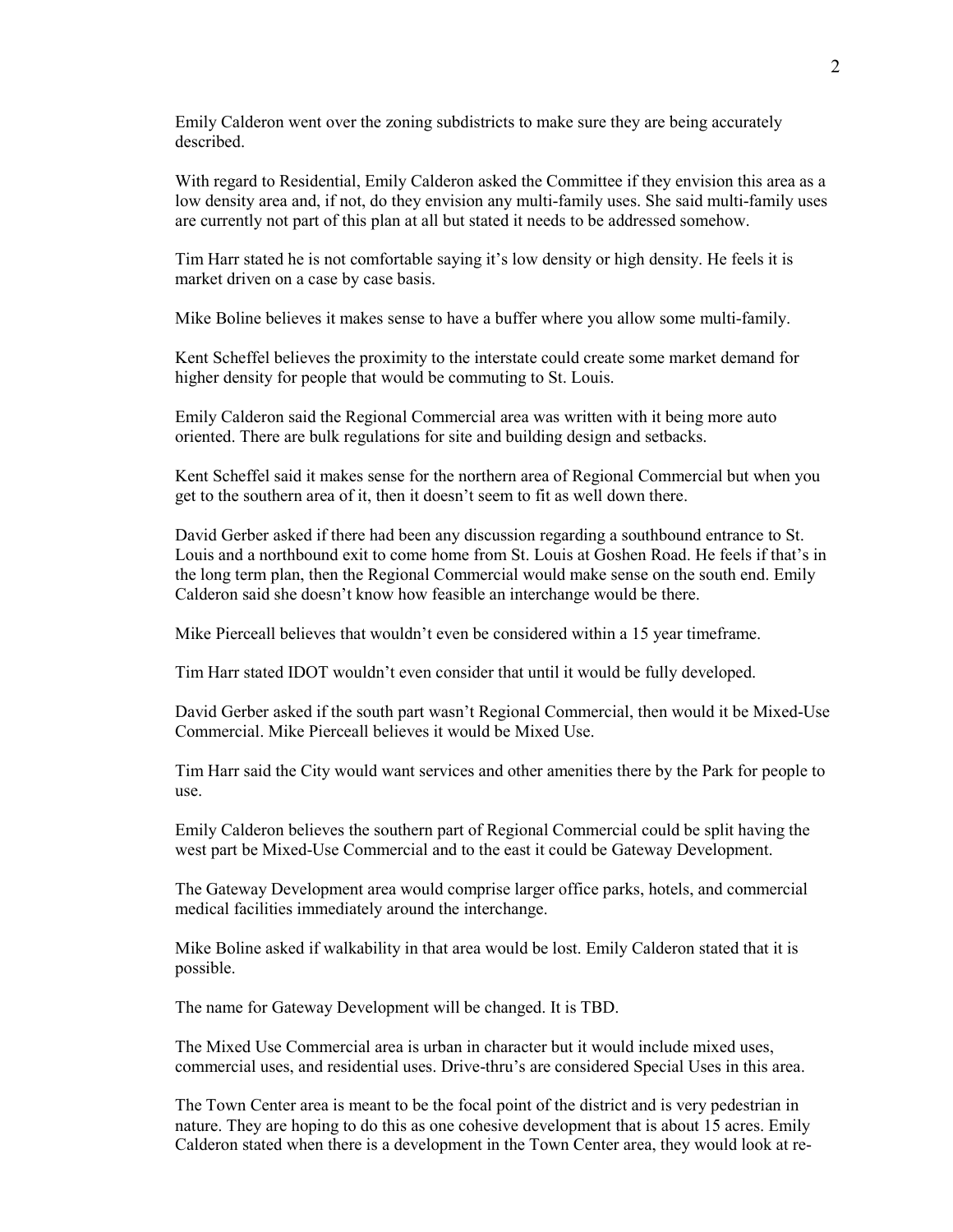classifying the other part of it to Mixed Use Commercial. She also received a suggestion to change the name from Town Center to Goshen Center.

 Ashley Niebur Sharp stated if multi-family is allowed in Town Center and Mixed Use Commercial, then she does not want to see that expand south into the Residential area.

 Tim Harr asked if the City's housing study would look into the number of multi-family housing and whether or not it's saturated or could use more. Emily Calderon said it would not only look at affordability but the demand for housing types.

 Mike Pierceall asked what the status of the housing study is. Emily Calderon responded that a group has been hired and they will have a kick-off meeting at the end of March for staff to meet with them. There will be public engagement with this as well.

Emily Calderon stated there was a transportation and growth plan adopted at least 10 years ago.

 The new draft of the code allows what's called teaser parking in front of the building in the Mixed Use Commercial area. There would be no more than one double row of parking permitted between the principal structure and the front property line.

 Mike Boline said he would like to see street parking in both Town Center and Mixed Use Commercial.

 The Committee discussed different parking scenarios and examples of how current developments have their parking.

# **V. NEW BUSINESS:** None

# **VI. OLD BUSINESS:** None

# **VII. ADJOURNMENT**

Meeting adjourned by Mr. Scheffel.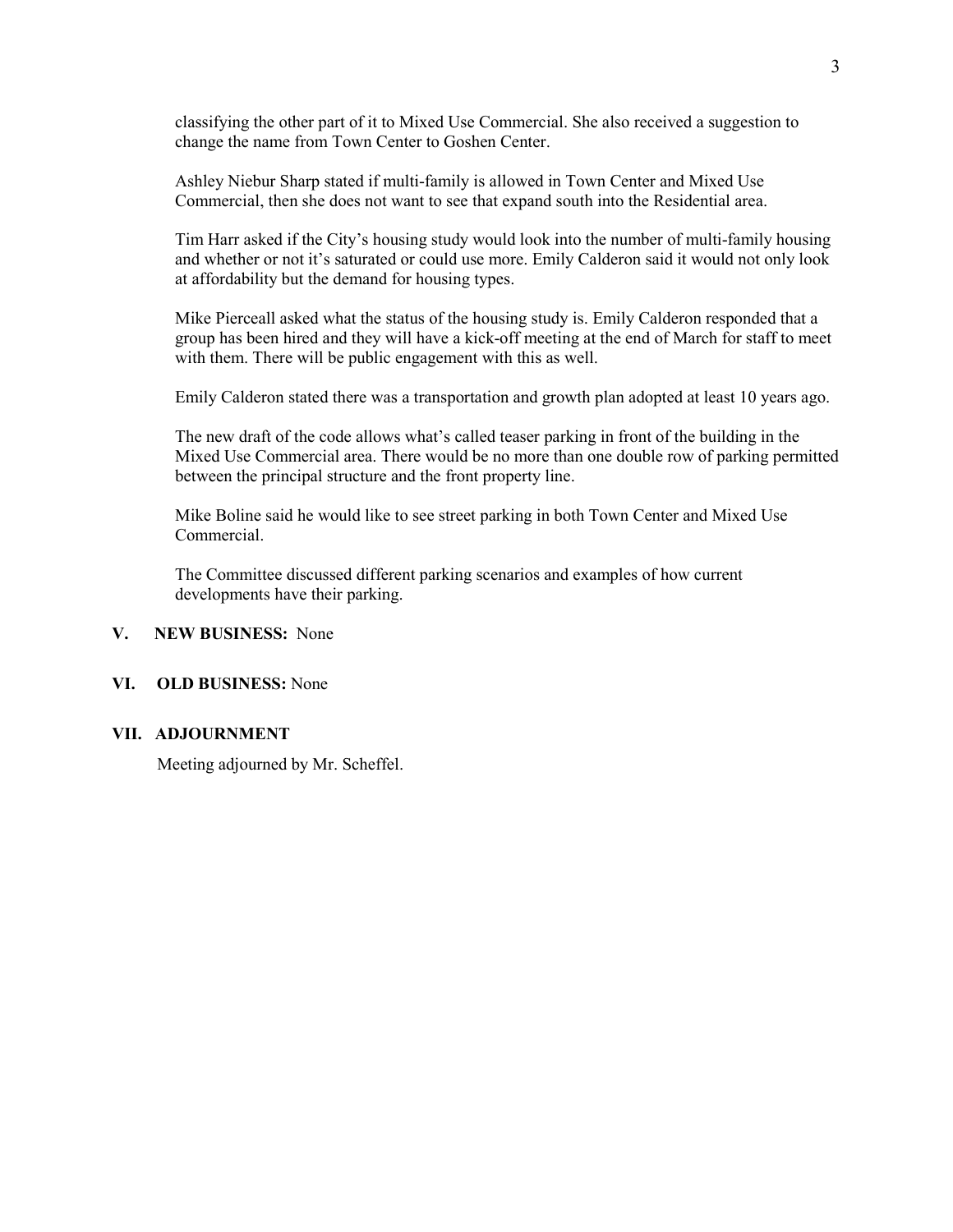# Amend **Sec. 1248.02.16 Compost piles; public/private** by striking the following language:

Accumulations of wastepaper, wood, hay, straw, weeds, litter or combustible or flammable waste or rubbish of any kind shall not be permitted to remain upon any roof or in any court, yard or vacant lot, alley, parking lot, open space, beneath a grandstand, pier, wharf or other similar structure except compost piles on any lot that are located at least ten feet from any principal or accessory structure and 15 feet from any property line. All woods, grass, vines or other growth when same endangers property or is liable to be fired shall be cut down and removed by the owner or occupant of the property. All combustible rubbish, oily rags or waste material, when kept within a building, shall be stored in approved containers. Storage shall not produce conditions that, in the opinion of the zoning administrator, will tend to create a nuisance or hazard to the public safety, health or welfare.

# Amend **Section 1252.02 Selected Definitions** by adding the following term:

*Compost*: the product of a controlled decomposition or reduction of organic matter.

*Composting*: a controlled biological reduction of organic matter to humus.

# Amend **Sec. 1248.02.16 Compost piles; public/private** by adding the following language

- (a) *Maintenance.* All compost piles shall be maintained according to the regulations provided herein.
	- (1) For properties up to 10,000 square feet in area, one compost bin shall be permitted. For every additional 10,000 square feet of lot area, either (a) one additional compost bin shall be permitted, or (b) the volume of the compost bin may increase by an additional 125 cubic feet.
	- (2) Except as described in number (3), below, all compost material/ingredients must be contained within a freestanding compost bin system with maximum dimensions of five (5) feet in height, and a maximum volume of 125 cubic feet.
	- (3) Compost piles without structural containment shall only be permitted on lots ten (10) acres or more in size. Compost piles without structural containment must be placed in one windrow not larger than six (6) feet tall, ten (10) feet wide, and forty (40) feet long. For every additional acre of land over 10, either one additional windrow may be added or the length of the existing windrow may be extended by an additional 20 feet.
	- (4) All compost shall be maintained so as to prevent the attraction or harborage of rodents and pests. The presence of rodents in or near a compost pile shall be cause for the city to issue a notice of violation and /or citations as provided by City Code.
	- (5) All compost shall be maintained so as to prevent unpleasant, rotten egg-like, putrefactive, sweet, sour or pungent odors.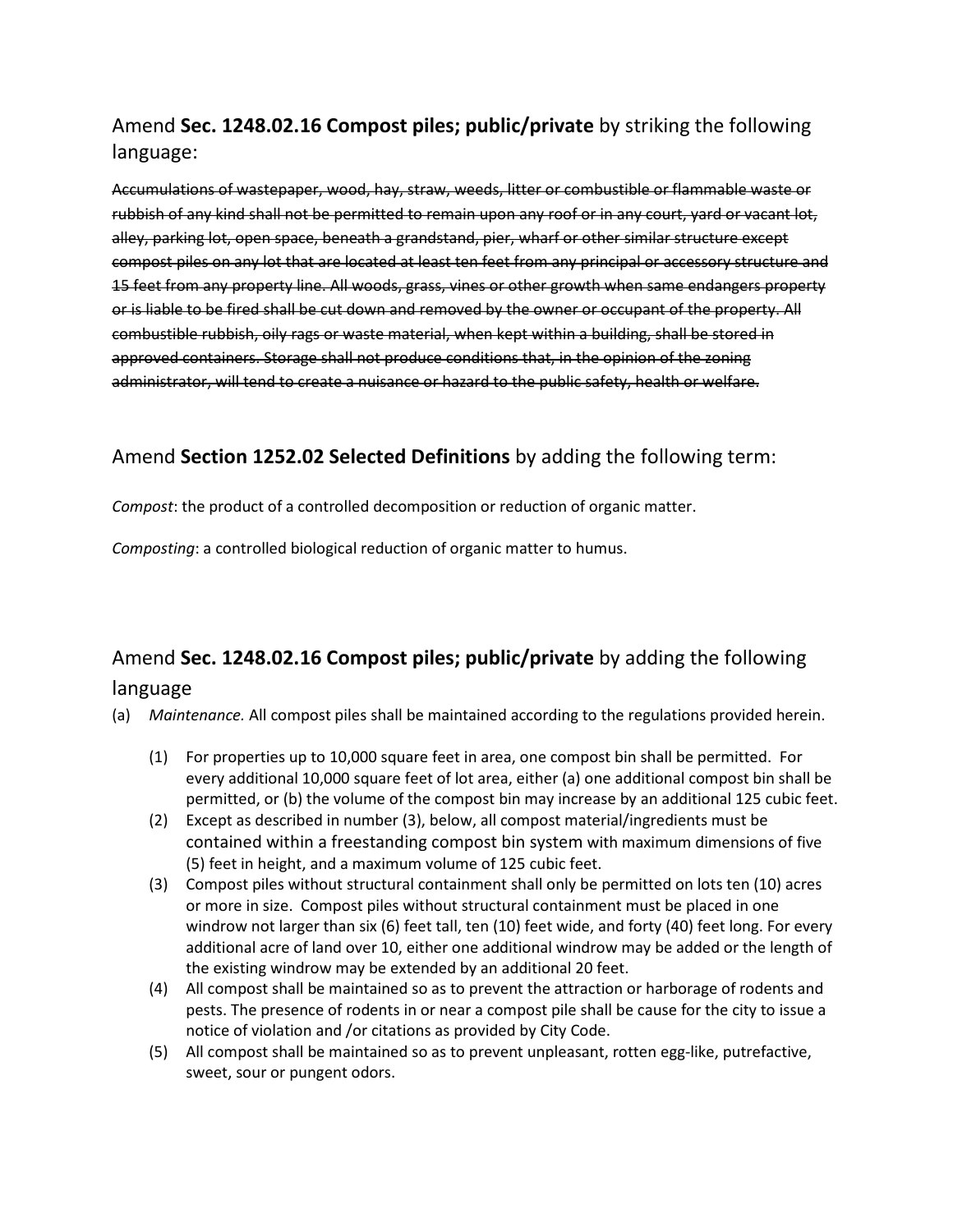- (6) No compost bin or pile shall be located less than three (3) foot from the rear property line or three (3) feet from the side property line or within twenty (20) feet of any home, patio, pool or similar structure on the adjacent property.
- (7) No compost piles shall be located in the front yard.
- (8) No compost pile shall be located where it will impede the natural free flow of storm water drainage.
- (9) No compost pile or bin may be placed within twenty five (25) feet of any natural body of water, wetland, or area designated as 100-year flood plain.
- (b) *Ingredients.* Permitted ingredients shall be limited to those listed below in subsection (1). Any item not listed in subsection (1) shall be prohibited.
	- (1) Permitted ingredients shall include:
		- a. Yard waste, including leaves, sod and grass clippings;
		- b. Untreated wood, wood chips and sawdust;
		- c. Paper;
		- d. Straw;
		- e. Vegetables, fruits and their remains, including peels and rinds;
		- f. Empty egg shells;
		- g. Aquatic weeds;
		- h. Coffee grounds and tea leaves;
		- i. Evergreen needles;
		- j. Hair;
		- k. Drier lint;
		- l. Organic garden waste;
		- m. Commercial compost additives.
- (c) *Private use only.* Finished compost produced from compost bins or piles produced in accordance with this article is for private use only.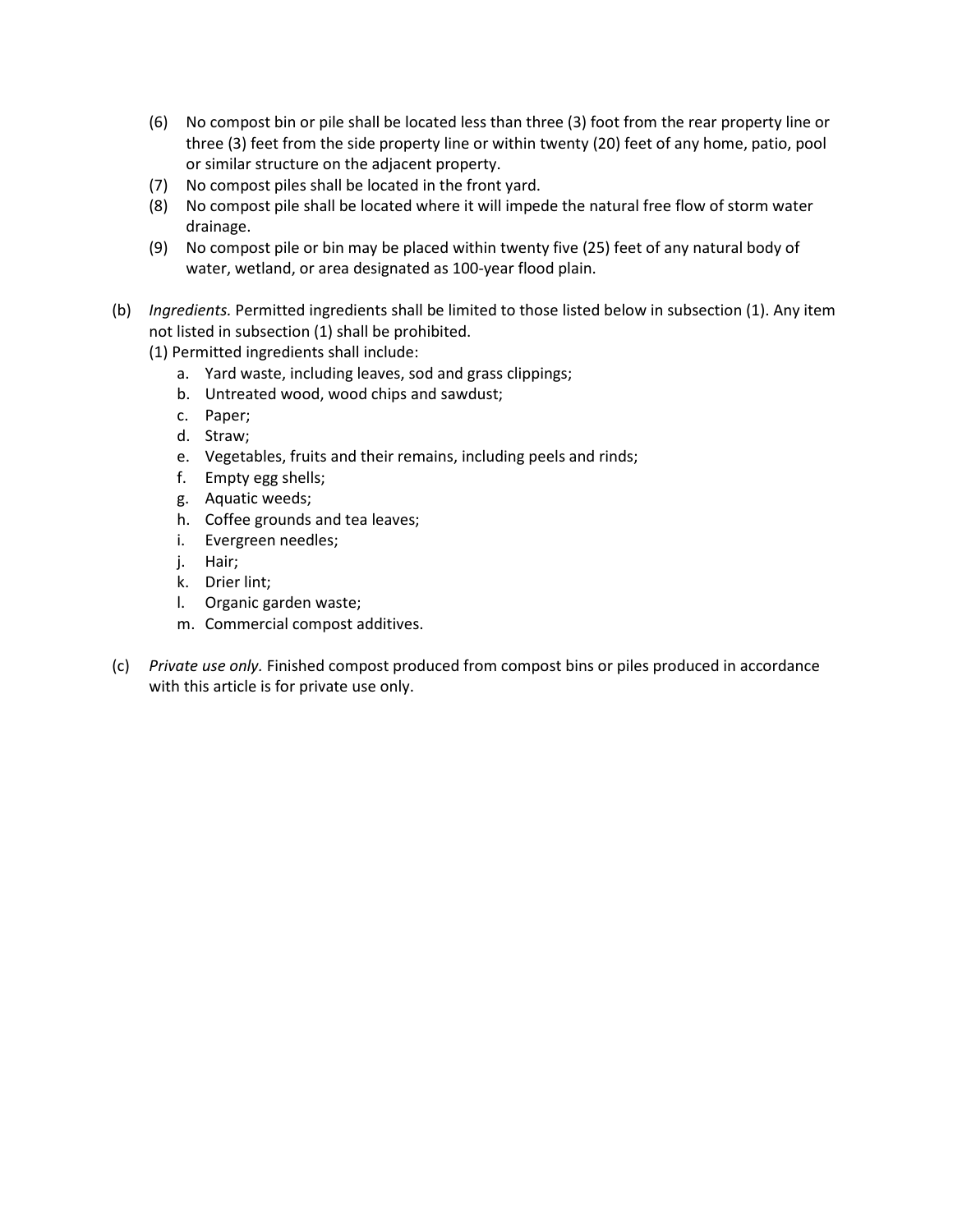# **Amend Section 1252.02 Selected Definitions to add the following:**

*Electric Vehicle Charging Stations*. An electric vehicle charging station is a public or private parking space(s) that is (are) served by battery charging equipment with the purpose of transferring electric energy to a battery or other energy storage device in an electric vehicle.

# **Add Section 1248.02.31 - Electric Vehicle Charging Stations**

 (a) *Designation of electric vehicle charging stations*. Electric vehicle charging stations shall be differentiated as follows:

- (1) Level 1 is considered slow charging and operates on a fifteen to twenty amp breaker on a one hundred twenty volt AC circuit. Level 1 chargers are mounted inside or outside of a structure and are used for charging for the homeowners' personal vehicles only.
- (2) Level 2 is considered medium charging and operated on a forty to one hundred amp breaker on a two hundred eight or two hundred forty volt AC circuit.
- (3) Level 3 is considered fast or rapid charging and operated on a sixty amp or higher breaker on a four hundred eighty volt or higher three phase circuit with special grounding equipment. Level 3 stations are typically referred to rapid charging stations and typically use DC power and industrial grade electrical outlets that allow for faster recharging of electric vehicles.
- (b) *Locations Permitted.*
	- (1) Level 1 electric vehicle charging stations are permitted in all zoning districts except the Conservation District.
	- (1) Level 2 and Level 3 electric vehicle charging stations are permitted in all mixed use, commercial, and industrial districts.

(c) *Number Required.* Electric vehicle charging stations located within parking lots or garages may be included in the calculation of the total number of parking spaces required by ordinance.

- (1) In every mixed use and commercial district, \_\_\_\_ of the total parking spaces must be equipped with either Level 2 or Level 3 charging stations at the time the parking lot is installed.
- (2) In every industrial district, \_\_\_\_ percent of the parking for employees must be equipped with either Level 2 or Level 3 charging stations at the time the parking lot is installed.

(d) *Standards for electric vehicle charging stations.* Electric vehicle charging stations utilizing parking stalls located in a public or private parking lot or public or private parking garage shall comply with the following standards. Due to rapidly changing technology and anticipated changes to charging stations,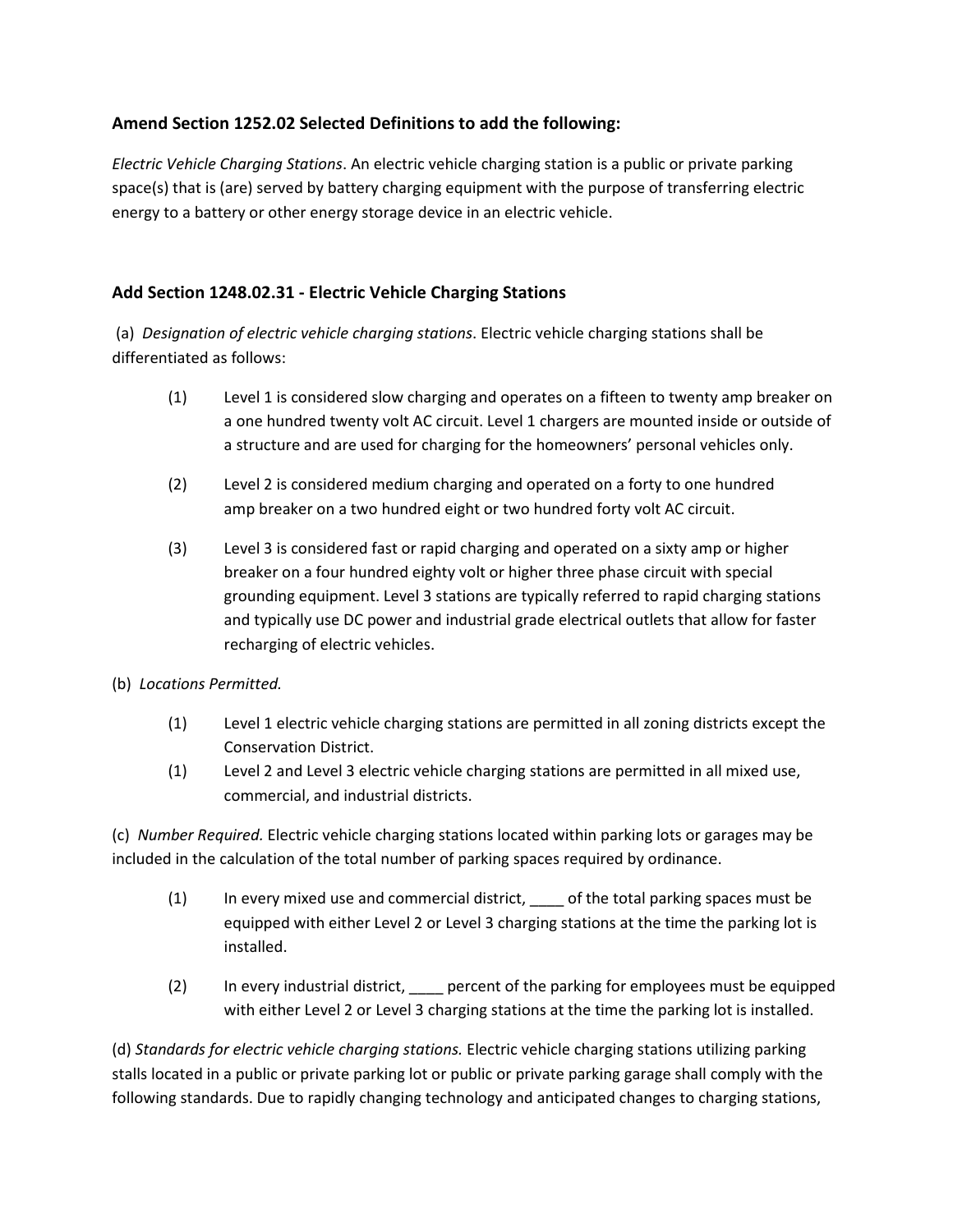batteries, and electric vehicles, the City Planner and Public Works Director may authorize variations from this section, so long as the requirements of sub-section (b) *Locations Permitted* and sub-section (c) *Number Required* comply with the requirements described herein.

- (1) Electric Vehicle Charging Only. Except when located in conjunction with single-family residences, electric vehicle charging stations shall be reserved for parking and charging of electric vehicles only. No person shall stop, stand, or park any vehicle in areas designated for electric vehicle charging for any purpose except charging of an electric vehicle.
- (2) Signage. Each electric vehicle charging station shall be posted with signage indicating the space is only for electric vehicle charging purposes. Signage shall include items contained in subsection F of this section. All signage, including any wayfinding signage associated with charging stations, shall comply with Section 94-42(b).
- (3) Accessibility. When electric vehicle charging stations are provided, accessible charging stations must be provided as follows. In addition to these standards, all state and federal requirements shall apply.
	- a. For every 50 (or portion thereof) charging stations provided, 1 accessible charging station shall be provided.
	- b. Accessible charging stations shall be located in proximity to the buildings or facility entrances and shall be connected to a barrier-free accessible route of travel.
	- c. All accessible charging stations shall meet the requirements of standard ADA parking spaces. Bollards, wheel stops, or curbs shall be used to protect the charging station, but must not obstruct use of the station.
- (4) Lighting. Lighting shall be provided in accordance with typical parking lot lighting, regulated by Section 1250.10.
- (5) Equipment. Equipment for electric vehicle charging stations shall comply with the following standards:
	- a. Charging station outlets and connector shall be no less than thirty-six inches or no higher than forty-eight inches from the top of the surface where mounted and shall contain a retraction device or a place to hang cords and connectors above the ground surface.
	- b. Equipment shall be protected by wheel stops or bollards.
- (6) Notification. The following information shall be posted at all electric vehicle charging stations: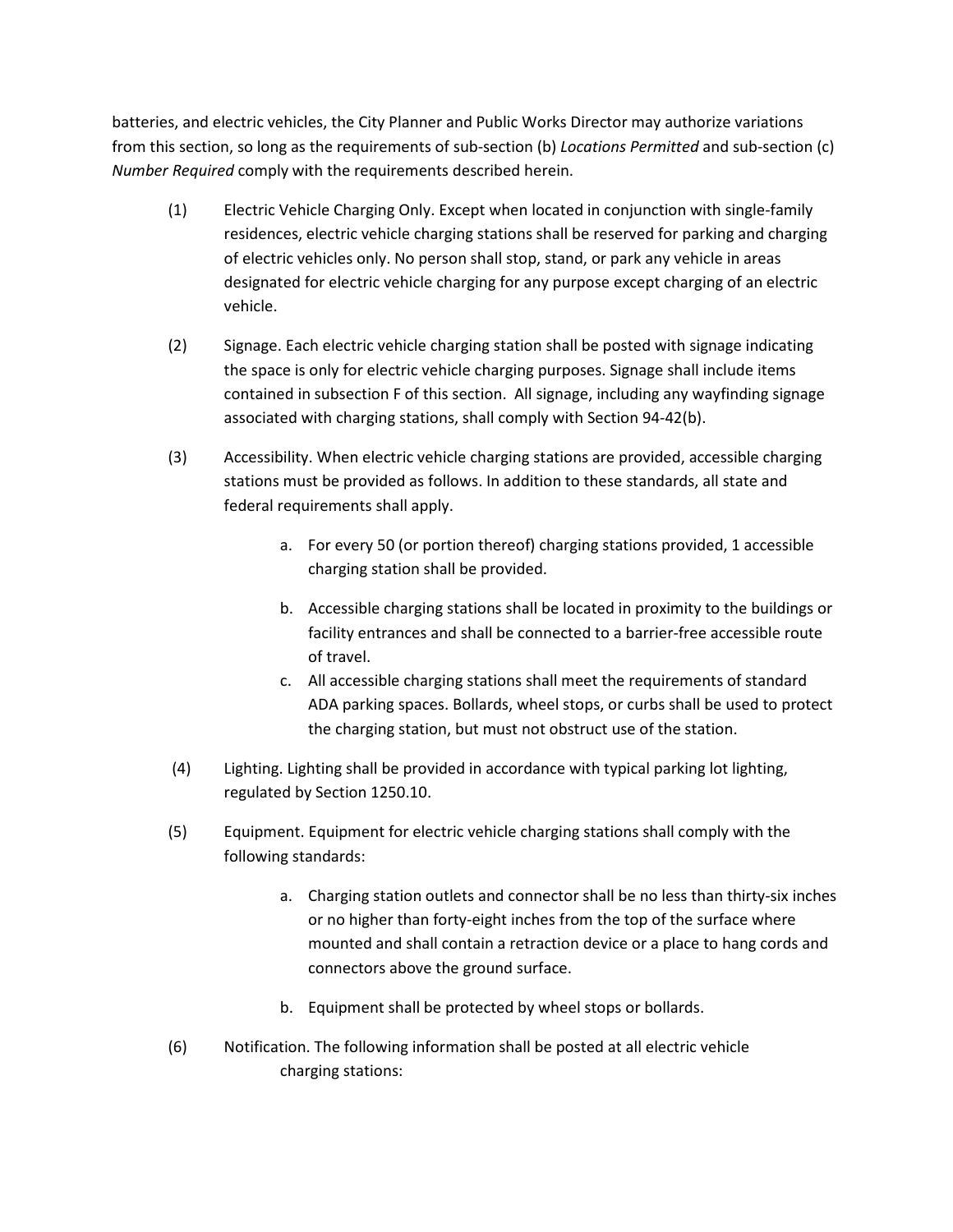- a. Voltage and amperage levels;
- b. Hour of operations, time limits, and tow-away provisions
- c. Safety information;
- d. Contact information for reporting equipment malfunction or other problems.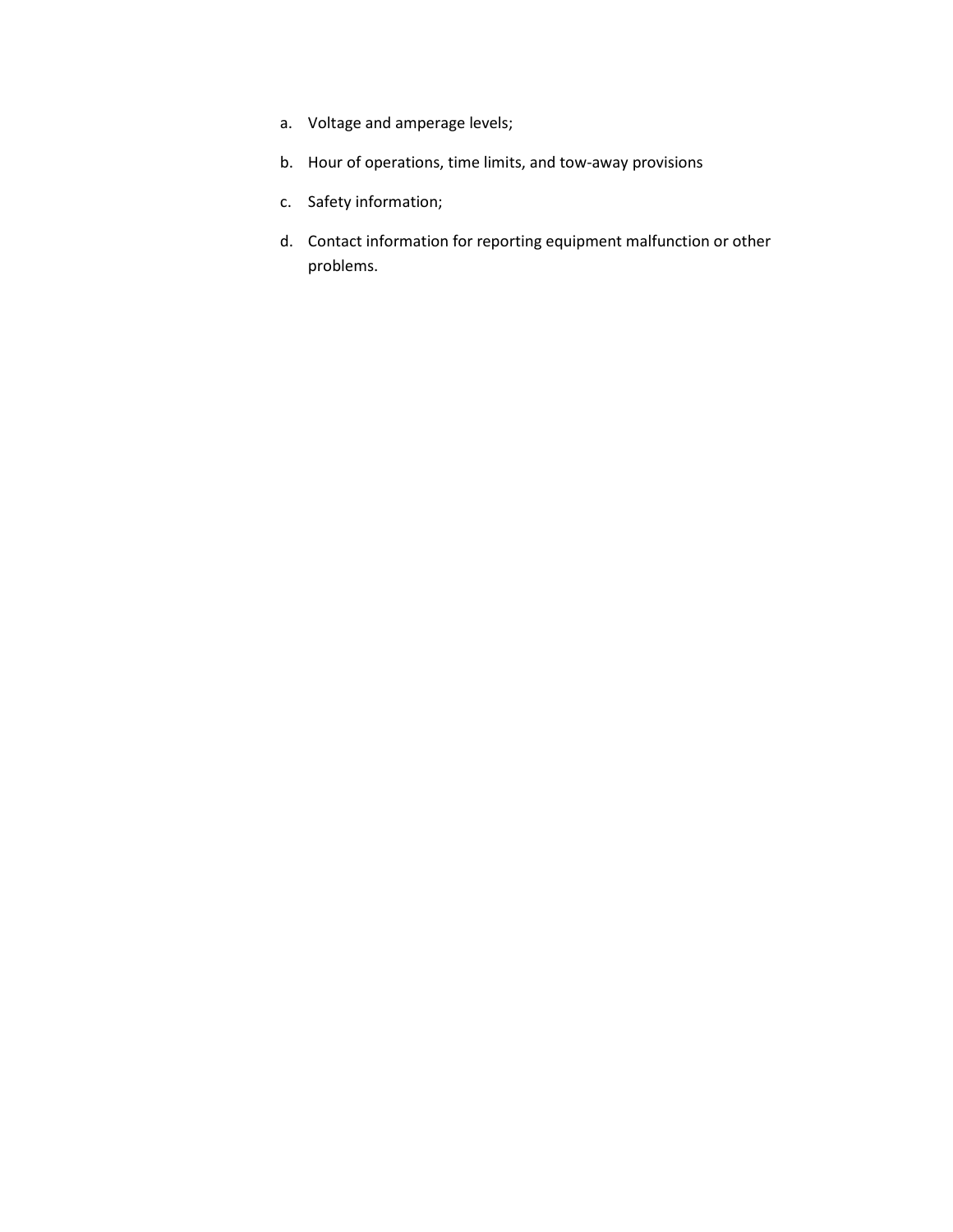# **EXHIBIT A**

# **Section 1248.02.31- SHORT-TERM RENTALS**

# **PURPOSE & APPLICABILITY**

It is the intent and purpose of this section to establish regulations regarding short-term rentals in order to safeguard the peace, safety, and general welfare of neighborhoods within the City of Edwardsville. This section intends to minimize negative secondary affects related to short-term rentals including excessive noise, disorderly conduct, and illegal parking. Such short-term rental shall comply with all requirements of the City and State building, fire, safety, and occupancy codes and limits as well as all regulations provided in this section and all other city codes.

# **(a) GENERAL PROVISIONS**

The owner of any short-term rental shall be required to apply for and obtain a short-term rental license and business registration annually from the city before renting or advertising the availability of the short-term rental unit.

- (1) Any short-term rental shall be for a period of less than ninety (90) days in a calendar year to any particular group.
- (2) All short-term rental units must be rented on a daily basis.
- (3) All short-term rental properties must provide off-street parking on the premises in the approved driveway or garage.
- (4) The owner shall post the current short-term rental permit number on or in any advertisement appearing in any written publication or any website that promotes the availability or existence of a short-term rental unit.
- (5) Short-Term Rental licensee shall be required to keep financial records for at least three (3) years.
- (6) Short-Term Rental units shall be subject to and shall comply with all requirements of the city and state building, fire, safety, and occupancy codes and limits.
- (7) Any short-term rental shall be subject to the hotel and motel tax and associated requirements of Chapter 106 Article 12 Municipal Hotel/Motel Tax of the Codified Ordinances of the City of Edwardsville.
- (8) This ordinance shall not apply to lease-backs for real estate transactions.

# **(b) TYPE A SHORT TERM-RENTAL - OWNER OCCUPIED REQUIREMENTS**

- (1) "Type A" Short-Term Rentals are permitted in "B-1A", "B-1B", "B-1C", and "MU-1" Districts, and in "R-1", "R-EL", and "R-2" Districts.
- (2) The owner of the dwelling shall maintain the short-term rental as their permanent residence and shall reside on the premises at the time that short-term rental guests are present.
- (3) No more than one unit in any dwelling may be rented at the same time as a short-term rental unit.
- (4) Only one group of patrons in a 24-hour period shall be allowed in a "Type A" short-term rental unit.
- (5) Not more than thirty (30) "Type A" short-term rental units shall be permitted within city limits.

# **(c) TYPE B SHORT-TERM RENTAL - NON-OWNER OCCUPIED REQUIREMENTS**

- (1) The owner of the dwelling is not present on-site during the short-term rental.
- (2) "Type B" Short-Term Rentals are permitted in "B-1A", "B-1B", "B-1C", and "MU-1" Districts. "Type B" Short-Term Rentals shall also be permitted within the Leclaire Historic District and any property which is located wholly or partially within 250' of any "B-1" District. and shall only be permitted by Special Use Permit in "R-1", "R-EL", and "R-2" and "NR" Districts.
- (3) Only one group of patrons in a 24-hour period shall be allowed in a "Type B" short-term rental unit.
- (4) Not more than thirty (30) "Type B" Short-Term Rental units shall be permitted within city limits.

# **(d) BED & BREAKFAST**

- (1) A bed and breakfast is permitted by special use permit only in the "B-1A", "B-1B", "B-1C", "MU-1", "R-1", "R-EL", and "R-2" Districts.
- (2) A bed and breakfast shall meet the following regulations:
	- i. The property shall be owner-occupied and the owner shall be the operator of the establishment.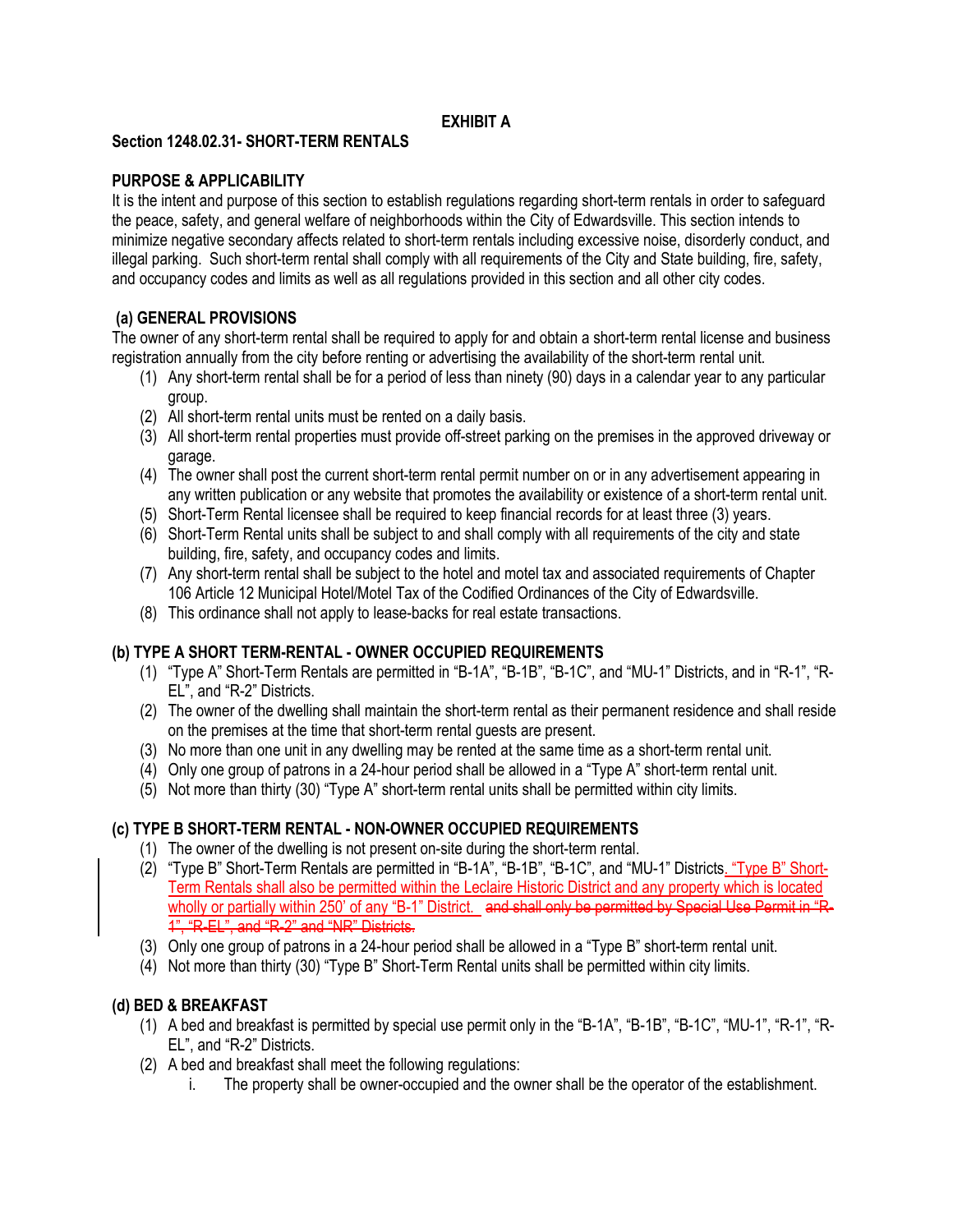- ii. The maximum length of stay for any guest for any consecutive period of time shall be seven (7) days.
- iii. The maximum number of bedrooms for a bed and breakfast use shall not exceed five (5).
- iv. No cooking facilities shall be permitted in any of the rented rooms.
- v. Meals may be served to overnight guests only.
- vi. Signs shall meet the requirements of Section 94.42.
- vii. All bed and breakfast establishments shall meet all applicable Municipal, County, and State requirements.

# **(e) ENFORCEMENT**

- (1) A short-term rental unit license application shall be denied if the owner has a short-term rental unit license revoked within the past 12 months for the same or other short-term rental unit. If the short-term rental license is revoked twice, no short-term rental license shall subsequently be issued for such owner or such short-term rental unit property.
- (2) In "Type-B" Short-Term rentals where the owner is not present, upon any notification that any transient, occupant or guest of the short term rental unit property has created unreasonable noise or disturbances, engaged in disorderly conduct or committed violation of any applicable law, rule or regulations pertaining to the use and occupancy of the short term rental unit property, the owner shall respond in a timely and appropriate manner to immediately halt or prevent reoccurrence of such conduct. Failure of the owner to respond to such calls or complaints regarding the condition, operation or conduct of the occupants and/or guests of a short term rental unit in a timely and appropriate manner shall be grounds for revocation of the short term rental license and shall subject the owner to all administrative, legal and equitable remedies available to the city.
- (3) Must comply with Chapter 74 Article 2 Peace Disturbance of the Codified Ordinances of the City of Edwardsville.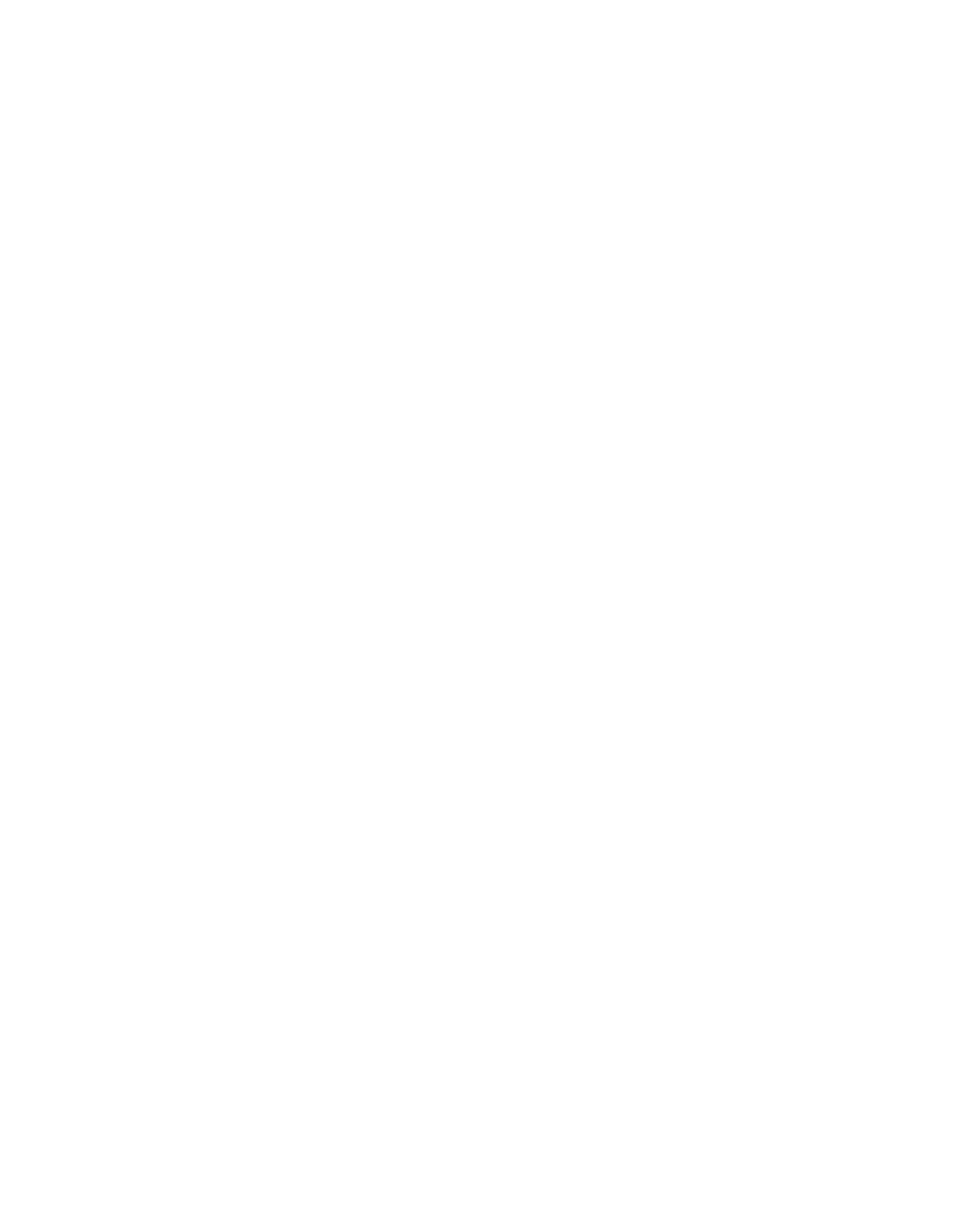# **Exhibit B**

#### **1248.02.7 Home occupations.**

- (a) A home occupation is an accessory use by the occupant(s) of a dwelling unit in which goods are produced or traded, or services are rendered as an economic enterprise. Such uses shall be clearly incidental or subordinate to the residential use of the dwelling.
- (b) Permitted home occupations. Such occupations shall have no visible exterior indication of business related activities occurring on the premises provided the number of client visits complies with subsection (n) herein.
- (c) Restricted home occupations. A restricted home occupation is an occupation that has patrons, students or business related individuals visiting the premises. Such uses require a special use permit, and may include the following:
	- (1) Music teacher;
	- (2) Tutoring or home instruction;
	- (3) Dressmaker, seamstress, tailor service;
	- (4) Bed and breakfast establishment; and
	- $(54)$  Other similar uses, as determined by the director of planning and zoning.
- (d) Prohibited home occupations. The following are prohibited in residential districts:
	- (1) Beauty and barber shops;
	- (2) Dog grooming and kennels;
	- (3) Retail or wholesale shops;
	- (4) Small engine shops;
	- (5) Automobile repair;
	- (6) Taxi or limousine services;
	- (7) Delivery service;
	- (8) Clinics, doctor, dentist offices;
	- (9) Restaurants;
	- (10) Animal hospitals;
	- (11) Dress shops;
	- (12) Millinery shops;
	- (13) Tea rooms;
	- (14) Other uses, as determined by the director of planning and zoning.
- (e) Home occupations do not include yard or garage sales and are permitted as an accessory use only when all of the following criteria are met: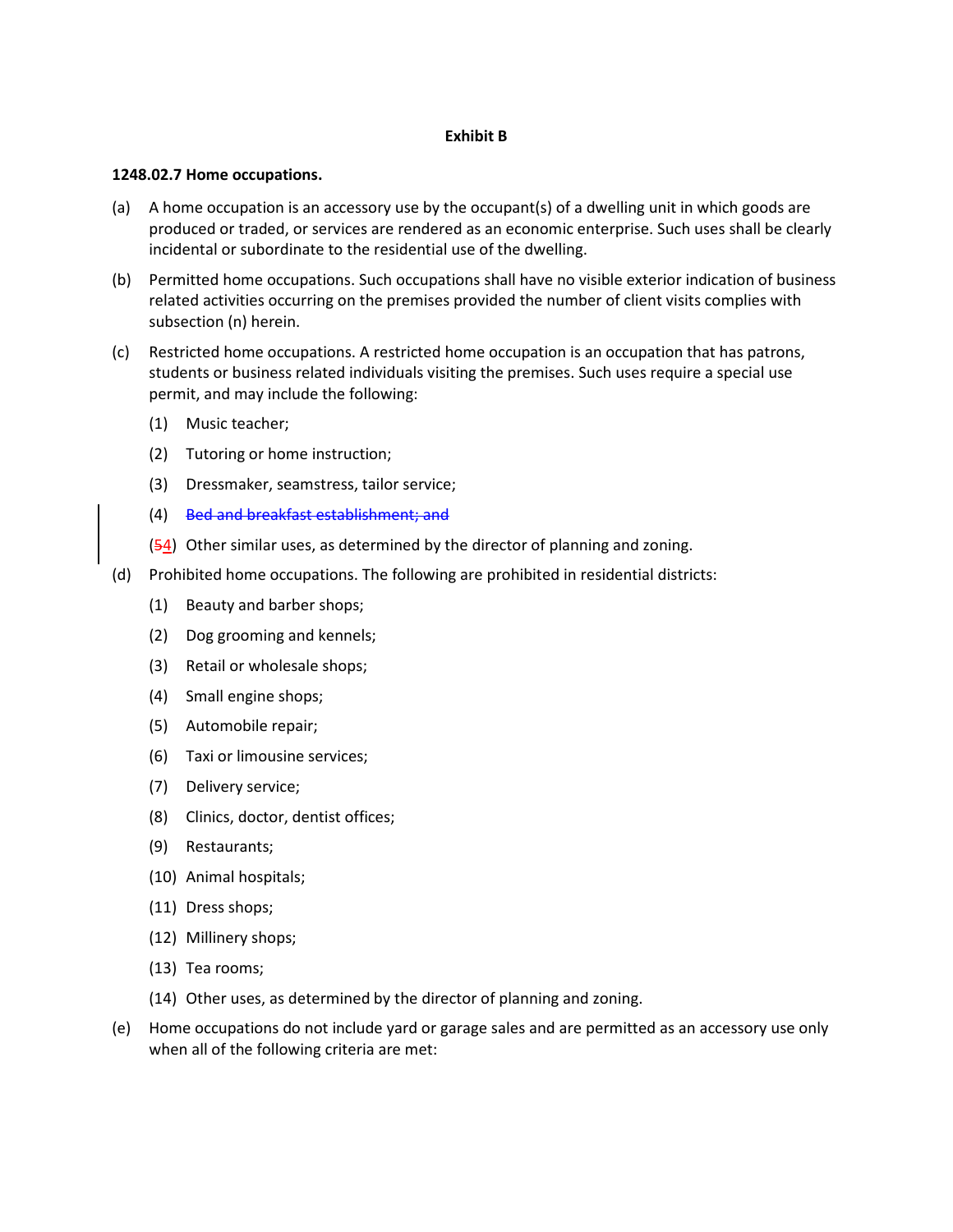- (1) *Area of use:* Home occupations shall be entirely located and contained within the residence and shall not be located in garages or other accessory structures on the lot. No visible evidence of the business shall be apparent from the street or surrounding lots or areas.
- (2) *Percentage of floor area:* A home occupation shall use no more than 20 percent of the total dwelling unit floor area.
- (f) The home occupation shall be conducted only by family members residing on the premises with assistance from no more than one non-family member not residing on the premises. Regardless of the number of home occupations on site, there shall be no more than one non-resident employed on the premises.
- (g) Commercial sales, exchange of goods or other items constituting a sale between the operator of the home occupation and members of the general public visiting the premises shall not be permitted on the premises of the home occupation. Sale of merchandise through internet or mail order catalog are permitted providing the general public are not physically visiting the residence of the individual offering the merchandise for sale for the sales transaction. Members of the general public shall not include persons in the home by prior individualized invitation.
- (h) Repairs or leasing of items shall not be a permitted use of a home occupation.
- (i) Deliveries by semi-tractor/trailer trucks are prohibited.
- (j) No parking in the public right-of-way shall occur as a result of the home occupation.
- (k) The appearance of a dwelling as a residence shall not be altered to the extent that attention is drawn to the structure as a commercial or business operation. Alterations as to the building area, or any other exterior change should not cause the structure to change the residential character nor should it detract from the residential character of the neighborhood.
- (l) Home occupation shall not create excessive noise, dust, dirt, glare, heat, smoke, odors, vibration or bright lighting which would be over and above that of a single residential building. The activity shall not generate any solid waste or sewage discharge that exceeds the volume or type normally associated with residential use in the neighborhood. Production of toxic substances, dumping or outside storage shall not be permitted on the lot site. Interference with radio, television or computer systems transmissions shall not be permitted.
- (m) No exterior storage of merchandise or equipment.
- (n) A home occupation may attract patrons, students or any business related individuals only between the hours of 6:00 a.m. and 9:00 p.m. At any time during the day or evening, the parking standards in this chapter shall apply to the activity generated by the home occupation. A home occupation shall also not generate more than six business related visitations per day which shall constitute six arrivals and six departures by vehicles. These standards shall not be construed so as to prohibit occasional group gatherings, recitals, or demonstrations. However, such gatherings shall not occur more frequently than once per month and must be held within the visitations hours specified in this chapter.
- (o) No signage or other forms of advertising pertaining to the home occupation may be placed or painted onto the exterior of the residence or in the yard of a residence.
- (p) The home occupation does not involve any illegal activity.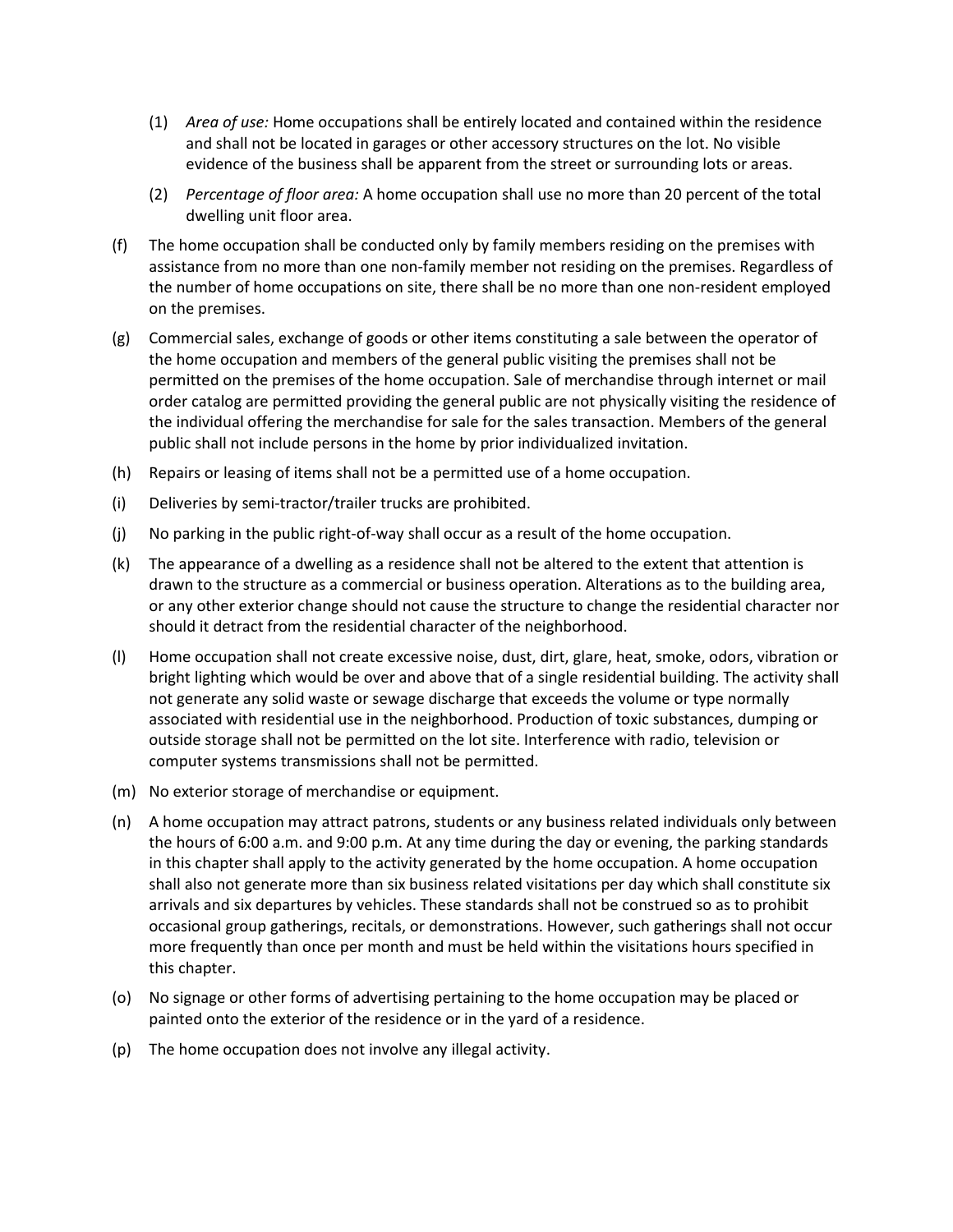### **Exhibit C**

#### SECTION 1252.02 – SELECTED DEFINITIONS

Boarding house: A residential building or portion thereof, other than a motel or hotel, containing lodging rooms for accommodation of not more than ten persons who are not members of the keeper's family, and where lodging or meals or both are provided by pre-arrangement and for definite periods, but not on an overnight or per-meal basis to the transient public. See also Tourist homes.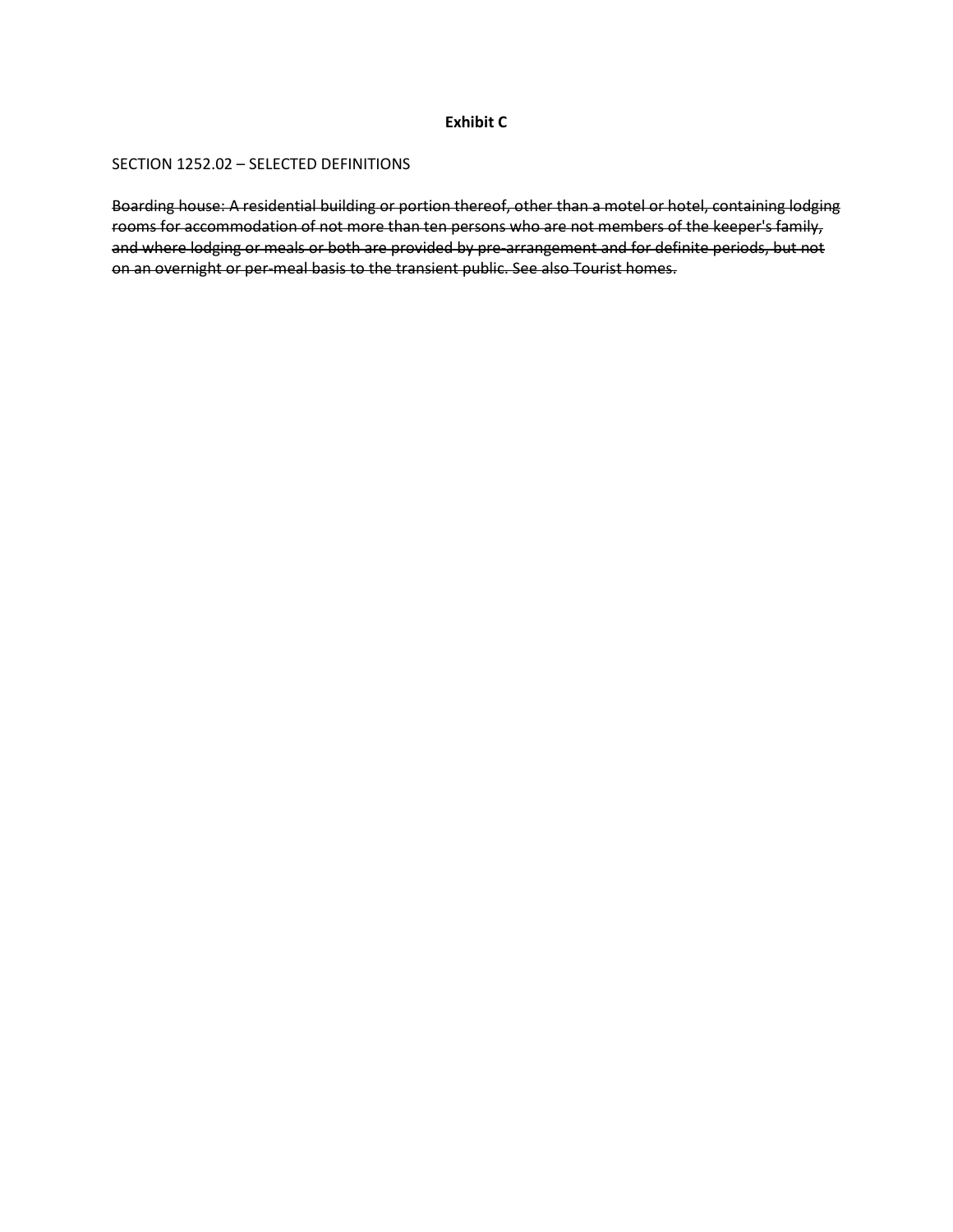# **ORDINANCE NO. \_\_\_\_\_\_\_\_\_\_\_**

# **AN ORDINANCE AMENDING APPENDIX B (ZONING) OF THE CODIFIED ORDINANCES OF THE CITY OF EDWARDSVILLE REGARDING SHORT-TERM RENTALS**

**WHEREAS**, the Corporate Authorities of the City of Edwardsville may establish regulations pertaining to zoning within the City of Edwardsville; and

**WHEREAS**, Chapter 1248 of Appendix B, Zoning, provides scope of regulation for various uses within the zoning ordinance; and

**WHEREAS,** Ordinance 6708-09-2021, approved September 22, 2021, established regulations for short-term rental property within the City of Edwardsville; and

**WHEREAS,** the text amendments described herein will limit the location of short-term rentals within the R-1 Single-Family Residential District, and;

**WHEREAS**, the Plan Commission did hold a properly noticed public hearing on \_\_\_\_\_\_\_\_\_, 2022 and recommended of the proposed amendments to Appendix B (Zoning) by a vote of  $\alpha$  ayes and  $\alpha$  nays.

**WHEREAS,** Administration and Community Services Committee did hold a public meeting on  $\qquad$ , 2022 and recommended of the proposed amendments to Appendix B (Zoning) by a vote of aves and nays.

**NOW, THEREFORE IT BE ORDAINED** BY THE CITY COUNCIL OF THE CITY COUNCIL OF EDWARDSVILLE, MADISON COUNTY, ILLINOIS, AS FOLLOWS:

**SECTION 1.** RECITALS. The facts and statements contained in the preamble of this Ordinance are found to be reasonable and correct and are hereby adopted as part of this Ordinance.

**SECTION 2.** SCOPE OF REGULATIONS. Chapter 1248 is hereby amended, as shown in Exhibits A, B, and C.

**SECTION 3**. SEVERABILITY. Each section and each part of each section of this Codified Ordinance is hereby declared to be an independent section or part of a section, and if any such section or part of a section, or any provision thereof is held to be invalid, the remaining sections or parts of sections shall not be affected thereby.

**SECTION 4.** EFFECTIVE DATE. This Ordinance shall be in full force and effect upon its passage, approval and publication as provided by law.

**PASSED** by the City Council of the City of Edwardsville, Madison County, Illinois this day of  $\cdot$ 2022, pursuant to a roll call as follows:

AYES: NAYS: ABSENT: ABSTENTION:

APPROVED by me this \_\_\_\_\_\_\_day of \_\_\_\_\_\_\_\_\_\_\_\_\_\_\_\_, 2022

By: \_\_\_\_\_\_\_\_\_\_\_\_\_\_\_\_\_\_\_\_\_\_\_\_\_\_\_\_

Art Risavy, Mayor of the